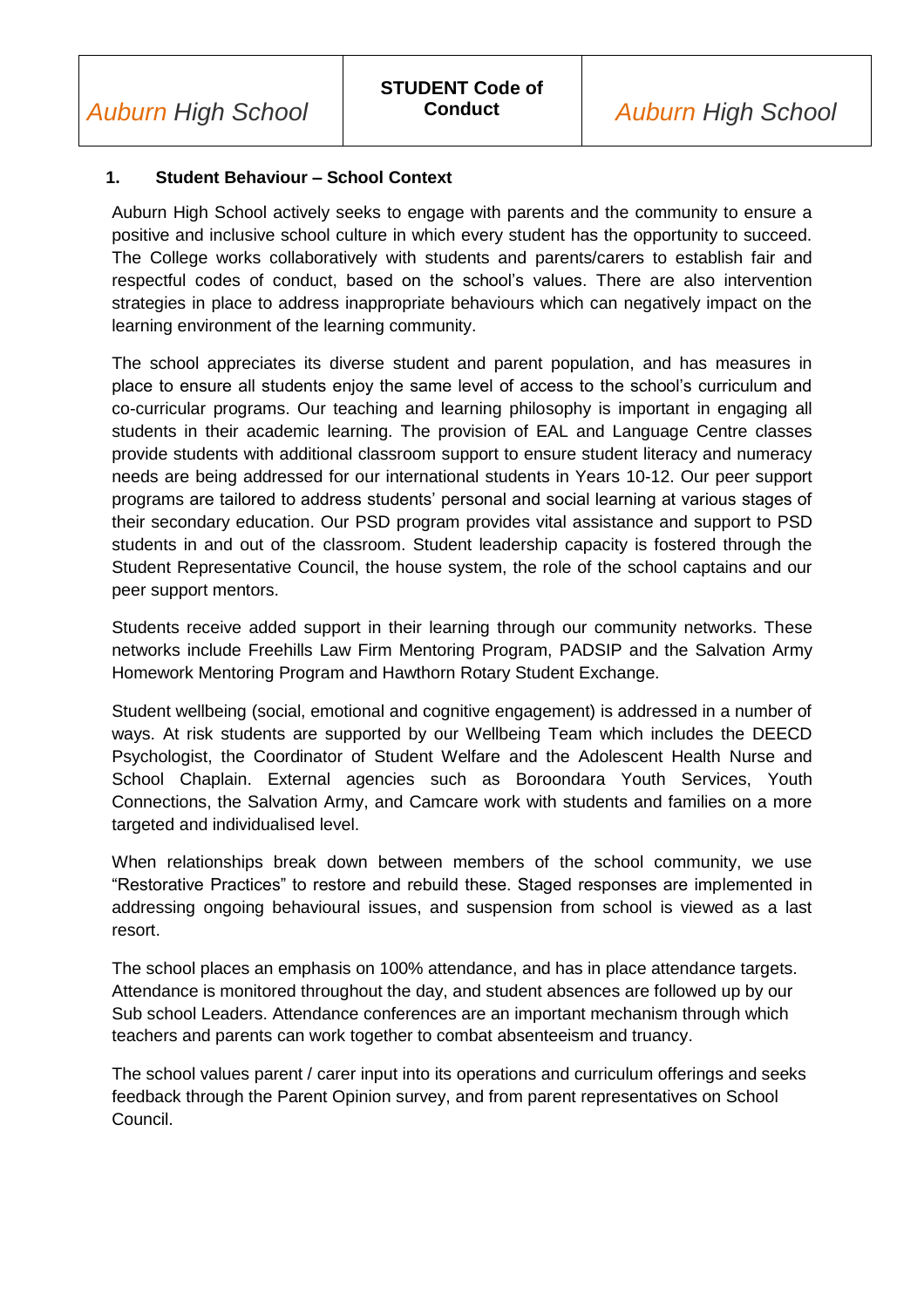#### *2.* **Rights and Responsibilities:** *(refer to Student Planner for condensed version of the Community code of conduct)*

It is the right of all members of the Auburn High School community to experience a safe, pleasant and supportive learning and teaching environment. Staff, students and parents/ carers have a right to be treated with respect, and enjoy an environment free from bullying (including cyber bullying), harassment, violence, discrimination or intimidation. (Refer to our Anti-Bullying, Cyber-Bullying policies)

Teachers also have the right to be informed, within Privacy requirements, about matters relating to students that may impact on their teaching and learning for that student.

Students have a responsibility to contribute positively to the educational experience for themselves and other students, to participate fully in the school's educational program, and to ensure that their behaviours demonstrate respect for themselves, their peers, their teachers and all other members of the school community.

Parents/ carers have a responsibility to take an active interest in their child's educational progress, model and reinforce positive behaviours and ensure their child's regular attendance. They have a responsibility to support the school in maintaining a safe and respectful learning environment for all students, and engage in regular and constructive communication with school staff regarding their child's learning.

Teachers have a responsibility to demonstrate the standards set by the Victorian Institute of Teaching. That is, to know how students learn and how to teach them effectively, know the content they teach, know their students, plan and assess for effective learning, create and maintain safe and challenging learning environments, and use a range of strategies to engage students in effective learning. Teachers also have a responsibility to fairly, reasonably and consistently implement the Student Welfare & Engagement Policy and Code of Conduct.

All members have an obligation to ensure school property is appropriately used and maintained.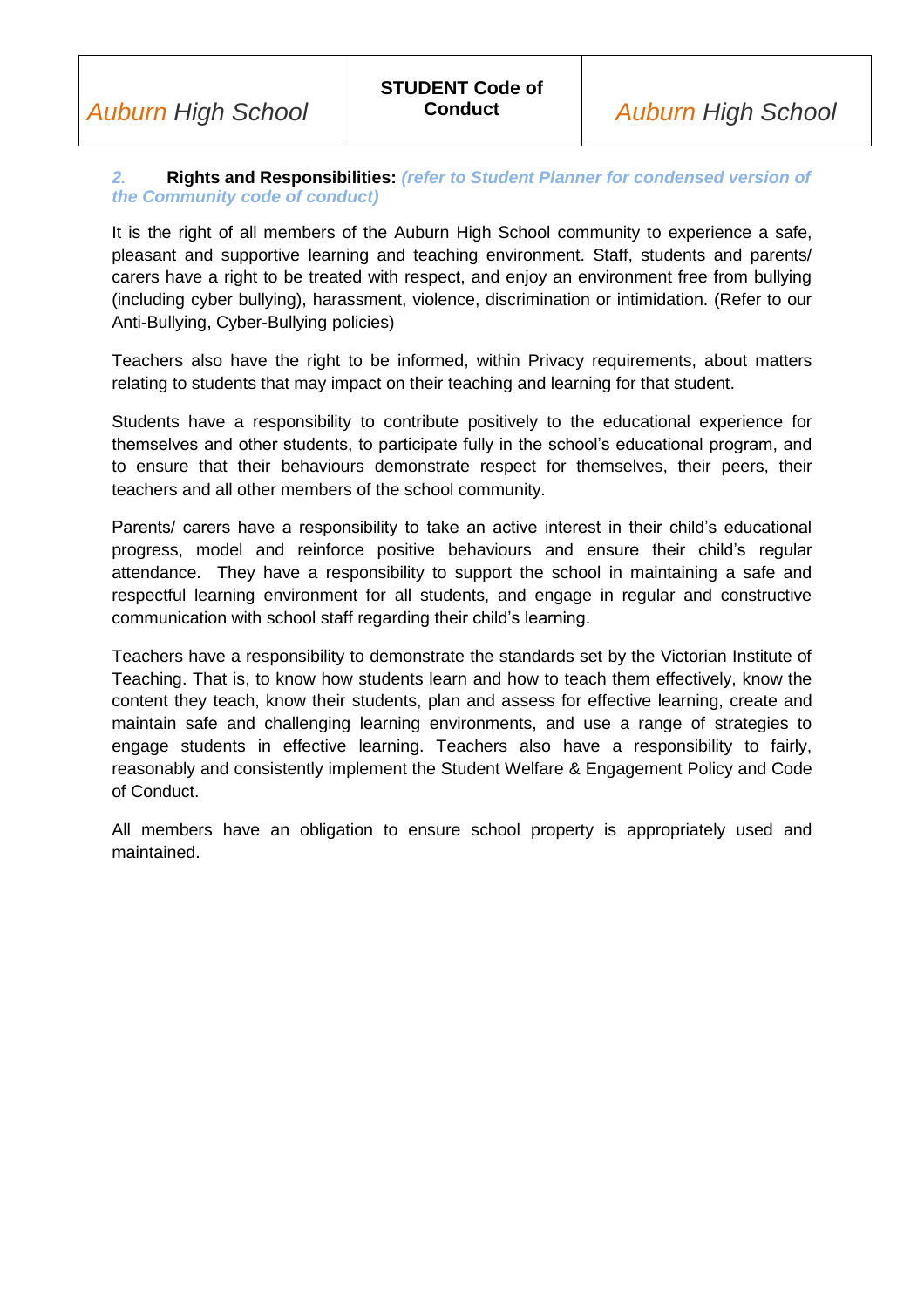## **3. Code of Conduct shared expectations:**

| Code                                                                                          | <b>Students</b>                                                                                                                                                                                                                                                                           | <b>Parents/Carers</b>                                                                                                                                                                                                                                                                                                                                                                                                                                                                                                       | <b>Principals/Teachers</b>                                                                                                                                                                                                                                                                                                                                                                                  |
|-----------------------------------------------------------------------------------------------|-------------------------------------------------------------------------------------------------------------------------------------------------------------------------------------------------------------------------------------------------------------------------------------------|-----------------------------------------------------------------------------------------------------------------------------------------------------------------------------------------------------------------------------------------------------------------------------------------------------------------------------------------------------------------------------------------------------------------------------------------------------------------------------------------------------------------------------|-------------------------------------------------------------------------------------------------------------------------------------------------------------------------------------------------------------------------------------------------------------------------------------------------------------------------------------------------------------------------------------------------------------|
|                                                                                               |                                                                                                                                                                                                                                                                                           |                                                                                                                                                                                                                                                                                                                                                                                                                                                                                                                             | &<br><b>Staff</b>                                                                                                                                                                                                                                                                                                                                                                                           |
| <b>Engagement</b><br>(participation<br>in the<br>classroom and<br>other school<br>activities) | Demonstrate<br><i>*preparedness</i> to<br>engage in and take<br>full advantage of the<br>school program<br>*effort to do their<br>best<br>*self-discipline<br>to<br>ensure<br>a<br>cooperative<br>learning<br>environment<br>and<br>school<br>model the<br>values<br>*team work           | *Promote positive<br>outcomes by valuing the<br>importance of education<br>and liaising with the<br>school on their child's<br>progress/needs<br>*Support their child in<br>their preparedness for<br>the school day and in the<br>provision of a supportive<br>home environment<br>*Monitor their child's<br>school involvement and<br>progress and<br>communicate with the<br>school when necessary<br>*Be informed and<br>supportive of school<br>programs and actively<br>participate in school<br>events/parent groups | *The school will comply<br>with its duty of care<br>obligations and have a<br>responsibility to provide<br>an educational<br>environment that can<br>effectively engage all<br>students<br>*The school will provide<br>appropriate, relevant and<br>challenging curriculum<br>that gives students the<br>opportunity to have input<br>into their learning and<br>experience success                         |
| <b>Attendance</b>                                                                             | *Students are<br>expected to:<br>*attend and be<br>punctual for all<br>timetabled classes<br>every day that the<br>school is open to<br>students<br>*be prepared to<br>participate fully in<br>lessons<br>*bring a note from<br>their parents/carers<br>explaining an<br>absence/lateness | Parents/Carers are<br>expected to:<br>*ensure that enrolment<br>details are correct<br>*ensure their child<br>attends regularly<br>*advise the school as<br>soon as possible when a<br>child is absent<br>*account for all student<br>absences<br>*keep family holidays<br>within scheduled school<br>holidays<br>*support their child's<br>learning during absences<br>and work with the school<br>to reintegrate students<br>after prolonged<br>absences                                                                  | In accordance with<br>DEECD procedures the<br>school will:<br>*Proactively promote<br>regular attendance<br>mark rolls accurately<br>each lesson and follow<br>up on absences<br>*Identify trends via data<br>analysis<br>*Report attendance data<br>in the school's Annual<br>Report<br>*Support students whose<br>attendance is<br>problematic by meeting<br>with school personnel<br>relating to welfare |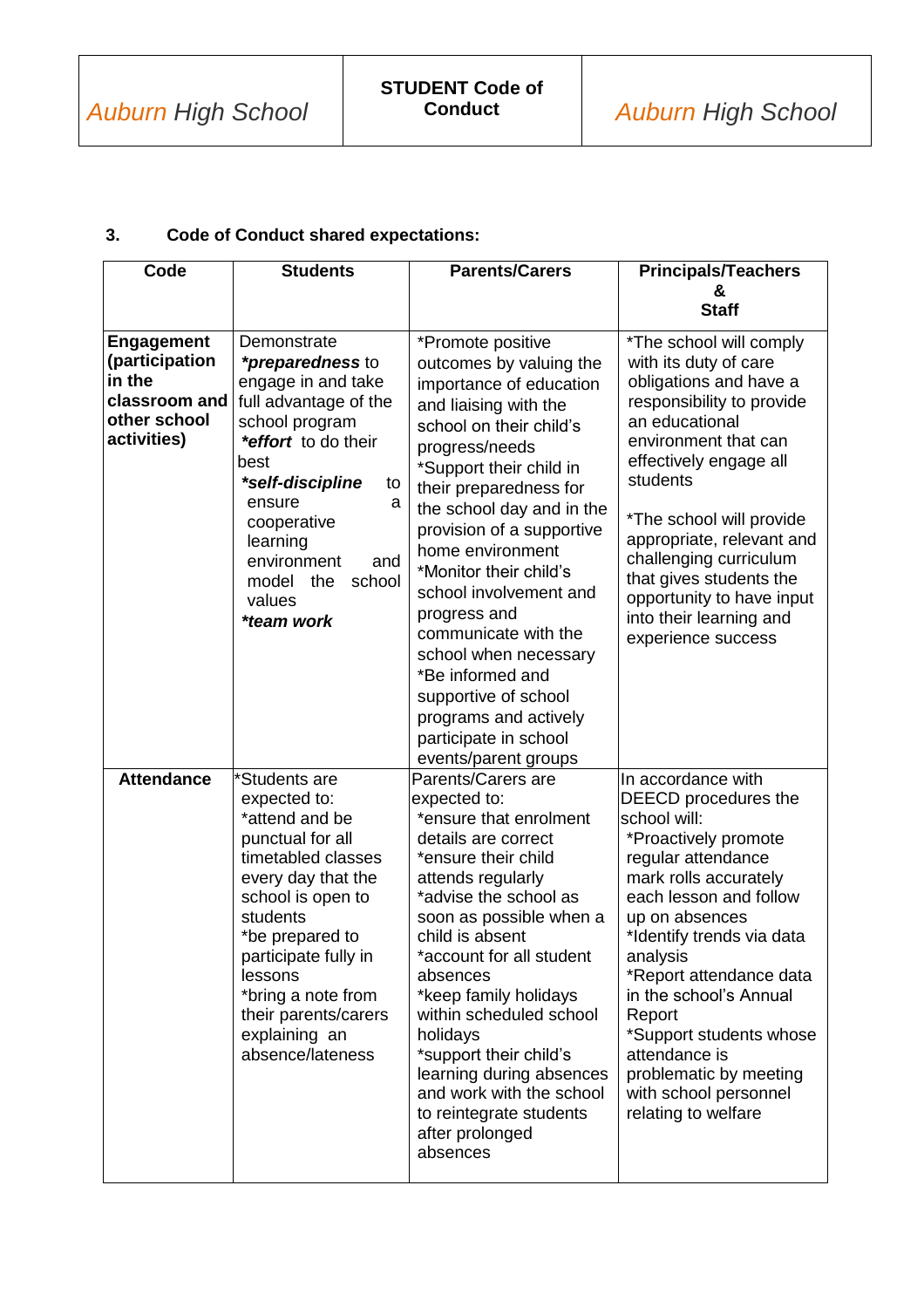*Auburn High School*

| Conduct &<br><b>Behaviour</b> | Students are<br>expected to:<br>*take responsibility<br>for their learning and<br>have high<br>expectations that<br>they can learn<br>*take responsibility<br>for their behaviour<br>and its impact on<br>others<br>*model the schools<br>core values of the 4<br><b>Rs</b><br>*comply with the<br>schools Code of<br>Conduct and work<br>with teachers and<br>parents in<br>developing<br>strategies to improve | Parents/Carers are<br>expected to:<br>*have high expectations<br>of their child's<br>behaviour and an<br>understanding of the<br>schools codes of<br>conduct<br>*Communicate with the<br>school in regards to their<br>child's circumstances<br>*Cooperate with the<br>school by assisting in the<br>development and<br>enforcement of<br>strategies to address<br>individual needs | *The school will deliver an<br>teach a curriculum which<br>promotes positive<br>behaviours and<br>emphasises the well<br>being of every child<br>focussing on pro-social<br>behaviours in curriculum<br>content<br>*The school will employ<br>whole school and<br>classroom practices to<br>establish a climate in<br>which appropriate<br>behaviour is the norm for<br>all students and focus on<br>the implementation of<br>preventative and early<br>intervention strategies to<br>deal with attendance and |
|-------------------------------|------------------------------------------------------------------------------------------------------------------------------------------------------------------------------------------------------------------------------------------------------------------------------------------------------------------------------------------------------------------------------------------------------------------|-------------------------------------------------------------------------------------------------------------------------------------------------------------------------------------------------------------------------------------------------------------------------------------------------------------------------------------------------------------------------------------|----------------------------------------------------------------------------------------------------------------------------------------------------------------------------------------------------------------------------------------------------------------------------------------------------------------------------------------------------------------------------------------------------------------------------------------------------------------------------------------------------------------|
|                               |                                                                                                                                                                                                                                                                                                                                                                                                                  |                                                                                                                                                                                                                                                                                                                                                                                     | *The school will<br>consistently apply its<br>Code of conduct through<br>a shared collegiate<br>understanding and only<br>exclude students in<br>extreme circumstances.                                                                                                                                                                                                                                                                                                                                        |
|                               |                                                                                                                                                                                                                                                                                                                                                                                                                  |                                                                                                                                                                                                                                                                                                                                                                                     | *The school recognizes<br>that for some students<br>additional support may be<br>needed in the form of<br>staged responses and is<br>committed to working with<br>families to reintegrate<br>students after exclusion                                                                                                                                                                                                                                                                                          |

## **5. School Action and Consequences**

Student engagement, regular attendance and positive behaviours will be supported through relationships based whole-school classroom practices, including targeted and individualised support when required. (Please refer to our Welfare & Engagement Policy). Whole school practices include:

 Establishing predictable, fair and positive learning classroom and school environments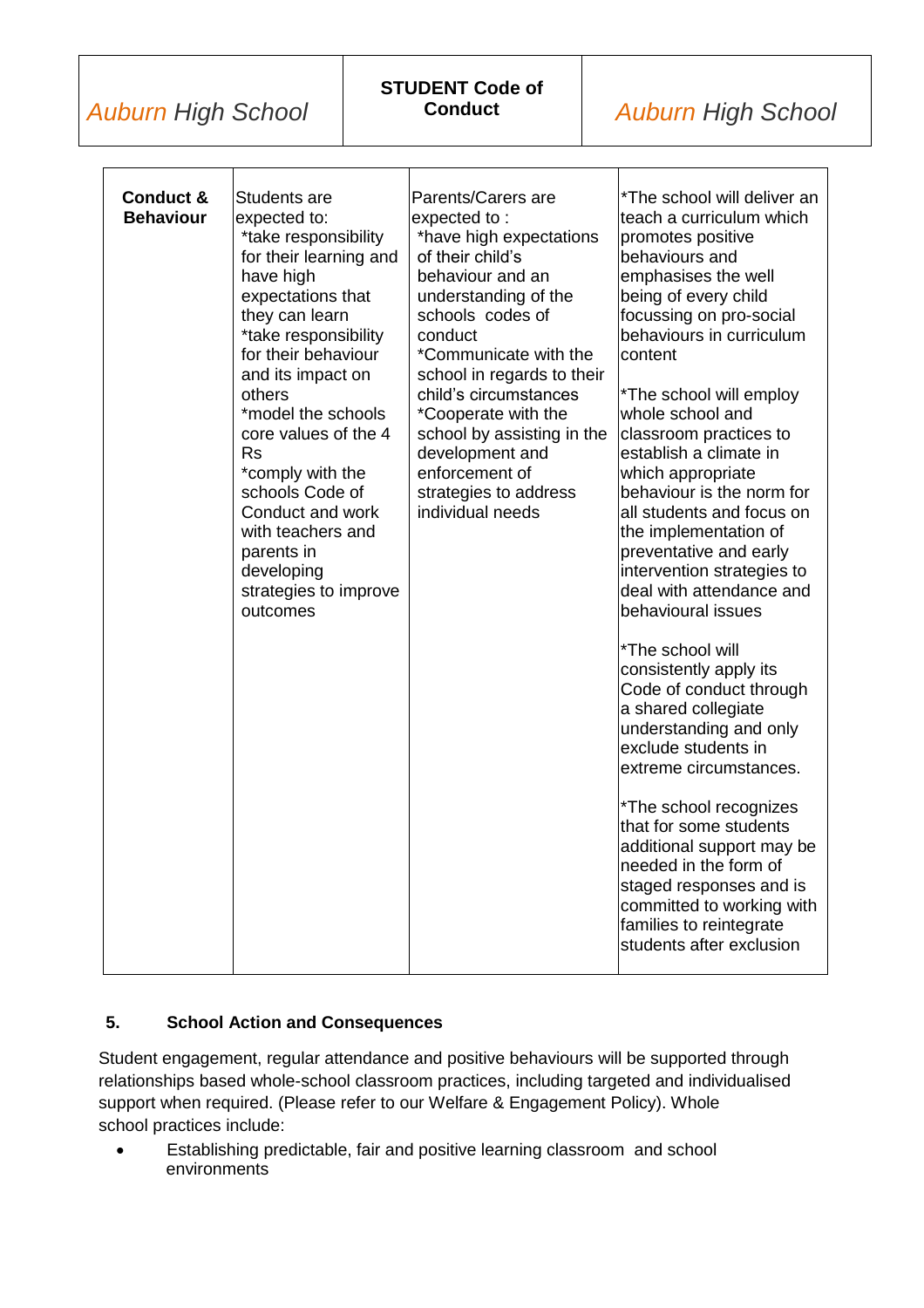Ensuring student participation in the development of classroom and whole school expectations

Empowering students by creating multiple opportunities to take responsibility and be involved in decision–making

 Providing physical environments conducive to positive behaviours and effective engagement in learning

Inappropriate behaviours will be supported through a staged response, including:

- Understanding the student's background and needs
- Ensuring a clear understanding of expectations by both students and teachers
- Providing consistent school and classroom rules
- Engaging in "Restorative Practices"

Broader support strategies will include:

- Involving the parent/carer
- Involving the Sub School Leader of Student Welfare Coordinator, the Pathways and Transition Coordinator, the PSD coordinator and guidance officer where appropriate
- Mentoring and /or counselling
- Convening student support group meetings
- Developing individualised learning, behaviour or attendance plans for a range of students
- Providing broader educational programs ( work experience, camps)
- Involving community support agencies
- Contact with the Regional Office

### Discipline Procedures – suspension and expulsion

A student may be excluded from school in situations where all other measures have been implemented without success, or where an immediate suspension is the only appropriate course of action in response to the student's behaviour which may put the health, safety and well-being of other students, staff or themselves at significant risk.

Consequences which may be used prior to suspension include:

\*Withdrawal of privileges- confiscation of netbook/Ipad

\*Use of behaviour and attendance sheets when code of conduct is breached \*Withdrawal from class activities for a specified period. Where appropriate parents/carers will be informed of such withdrawals

\*Detention: teachers may require a student to complete school work or additional work or duties at recess or lunch break, or afterschool. No more than half the break time may be given to detention and afterschool detentions will not exceed forty-five minutes. Attempts will be made to inform parents through the student planner and in family circumstances where this would create undue hardship, the school may negotiate an alternative disciplinary measure with parents/carers.

\*Convening of a school support group.

When considering suspension or expulsion, the school follows the Department of Early Childhood and Development's procedures (refer to section 4.3 of Effective Schools are Engaging Schools: Student Engagement Policy Guidelines).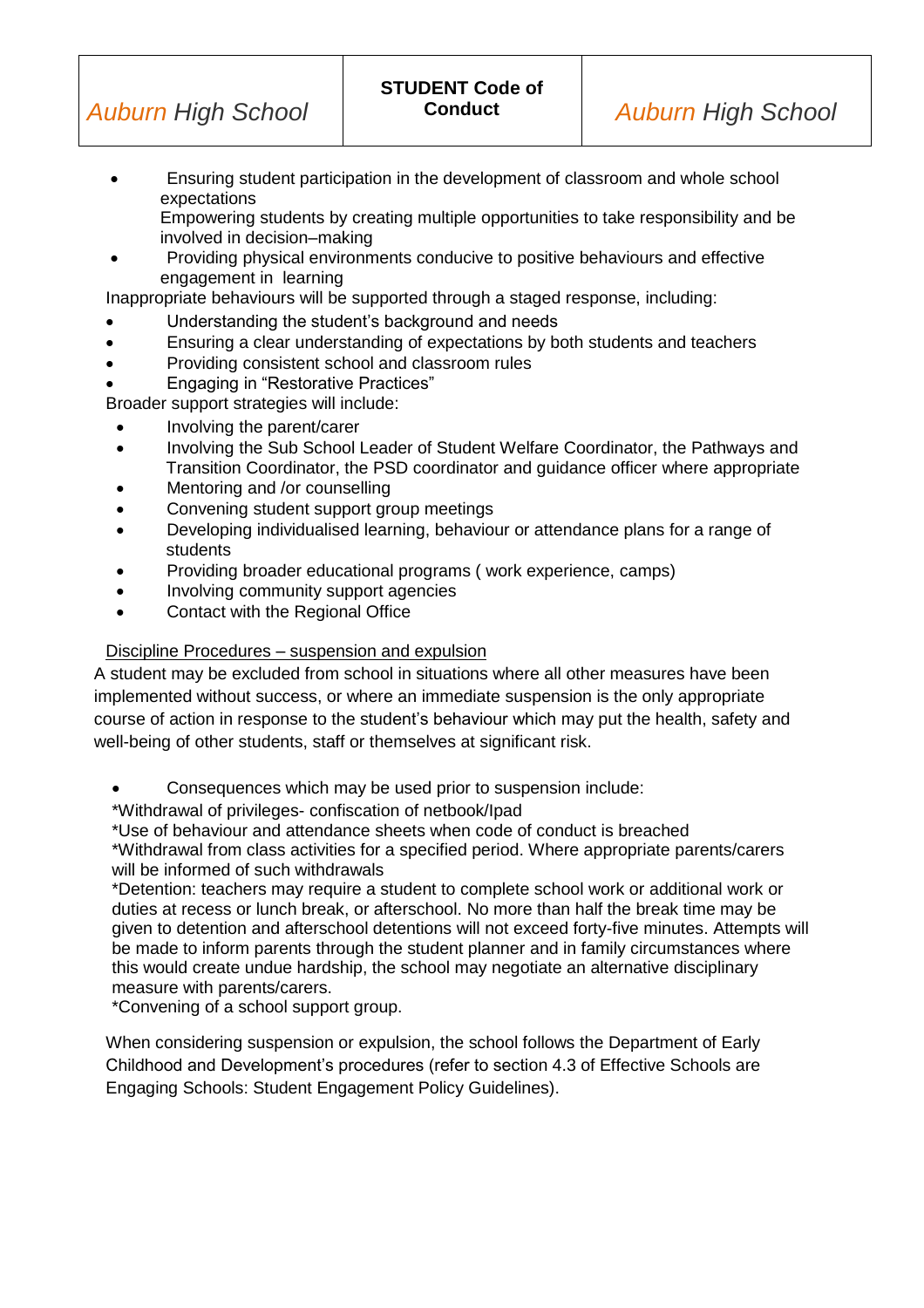# **APPENDIX B:**

# **AUBURN HIGH SCHOOL**

# **MANAGING STUDENT BEHAVIOUR**

Effective schools are engaging schools which create a positive school culture. The primary focus is to provide a safe and supportive learning environment. Students can only learn effectively in environments in which they feel safe and supported, and where teachers have high expectations for their learning. Well run classrooms are central to the establishment of safe school environments.

### *Behaviour unchallenged is behaviour condoned*

*Responsibilities of the Classroom Teacher:*

- Involve and engage all students, set high expectations, seek feedback from students and "give out two messages to every child –'you can succeed' and 'I will help you do that'.
- Be familiar with this Code of Conduct Policy and be consistent in its implementation.
- **Become practised in using restorative practices.**
- When breaches of this code occur, classroom teachers must provide *written*  documentation including strategies taken to deal with the problem for these reasons before the matter is referred on to Sub School Leader (Using Incident Reports).
- *In extreme circumstances the threat is to be referred immediately to the Principal or Assistant Principal*

#### *Responsibilities of the Subschool Leaders*

### A. **Promotion of Positive Behaviours**:

- Establish consistent school wide and classroom expectations, and assist individual teachers in implementing positive behaviour support and restorative practices.
- Document incidents relating to the management of student behaviours to inform decision making. When concerns arise about a student's on-going behaviour or when a student is displaying chronic patterns of problem behaviour, implement a targeted response to address the problem. This may involve the establishment of a student support group involving parents/carers/welfare coordinator.

### B. **Attendance:**

- Articulate high expectations of attendance to all members of the school community
- Follow up absences on a daily basis and keep all staff, the Office Administration and Principal Class informed on student management issues.
- Organise Attendance Conferences and ensure that an Attendance Contract is put in place if required
- Participate in engagement/transition team meetings to develop solution strategies in a team environment.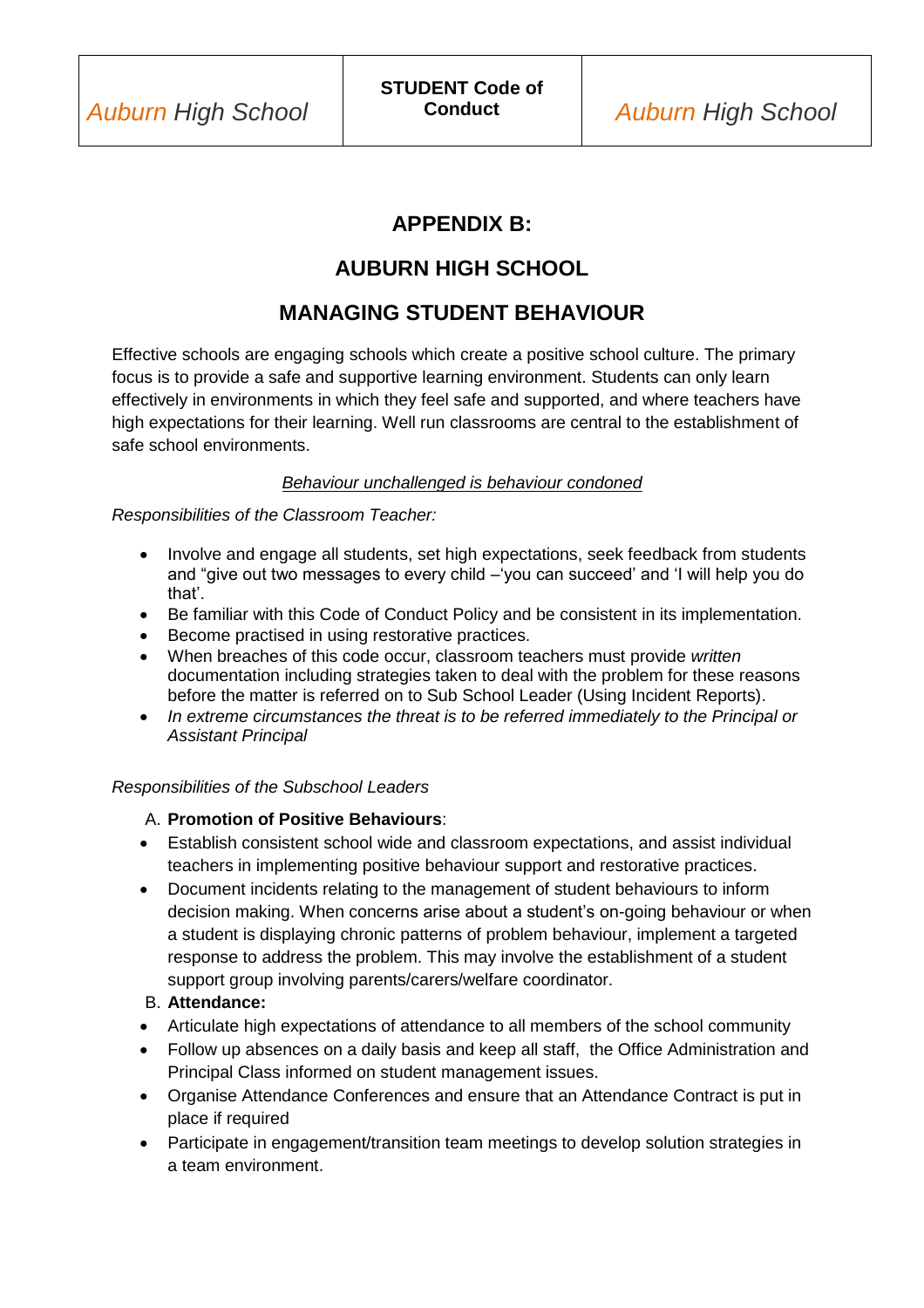*Welfare & Engagement Coordinator is responsible for:*

- developing, implementing and evaluating the School's Student Engagement Policy **Guidelines**
- developing prevention and early intervention programs and strategies that contribute to a positive school culture.
- developing a whole school approach to student welfare issues and to participate in attendance conferences with sub school leaders.
- To liaise and work with the Pathways and Transitions Manager in supporting "Students at risk".
- To promote and assist all teachers in the use of restorative practices.
- Induct new staff on the School's Student Engagement guidelines
- Chair and set agenda's for the Engagement, Well Being, Transitions and Pathways Team
- Maintain the SOC student information file

#### *Responsibilities of the Assistant Principal*

- supporting both classroom teachers and Sub school Leaders in the overall management of student behaviours.
- monitoring the attendance strategy and Code of Conduct Policy.
- ensuring the *Procedures for Suspension* are understood by the Sub school Leaders, and are adhered to.
- The Assistant Principal may also be the Principal's representative at Student Support Group meetings during pre and post suspension conferences and for PSD students.

The Principal is responsible for student expulsions, and to ensure the Procedures for Expulsion are adhered to.

#### **School Action and Consequences**

Whole school practices include:

- Establishing predictable, fair and supportive classrooms and school environments
- Ensuring student participation in the development of classroom and whole school expectations
- Providing relevant learning programs where appropriate for individual students
- Consistently acknowledging all students at assemblies and in other forums
- Empowering students by creating multiple opportunities to take responsibility and be involved in decision–making
- Providing physical environments conducive to positive behaviours and effective engagement in learning
- Contact with the Regional Office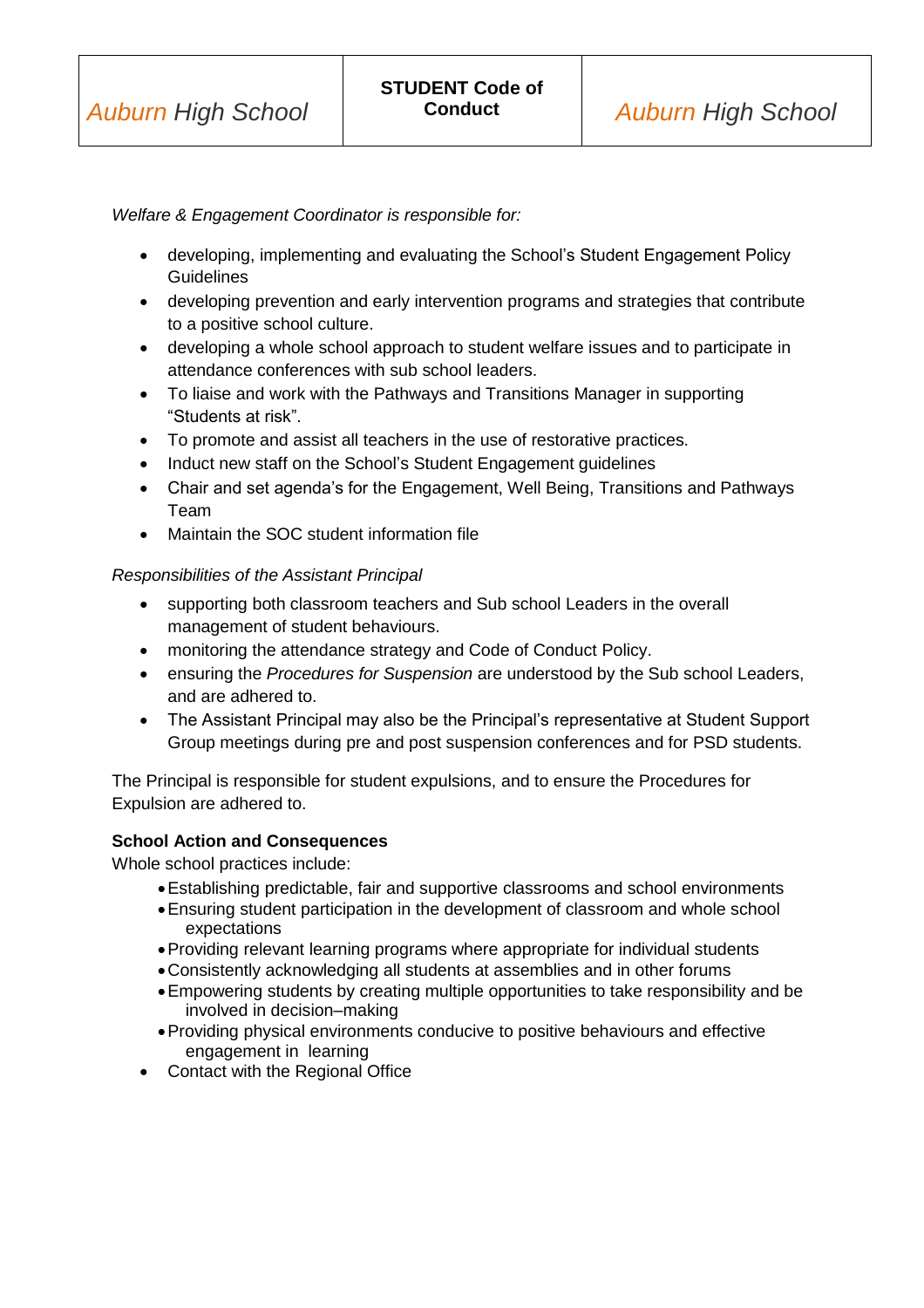| <b>Rights/Codes</b>                                                                                     | <b>Classroom Teacher</b>                                                                                                                                   | <b>Subschool Leader</b>                                                                                     |
|---------------------------------------------------------------------------------------------------------|------------------------------------------------------------------------------------------------------------------------------------------------------------|-------------------------------------------------------------------------------------------------------------|
|                                                                                                         | <b>Responsibility</b>                                                                                                                                      |                                                                                                             |
| All students have the                                                                                   |                                                                                                                                                            |                                                                                                             |
|                                                                                                         | All teachers have the right                                                                                                                                | Implement a staged                                                                                          |
| right to learn                                                                                          | to teach and have agreed                                                                                                                                   | response:                                                                                                   |
| *Students must obey all<br>reasonable<br>and<br>clearly<br>communicated instructions                    | to: Follow the "5 Steps to<br>Classroom Control":<br>1. Remain calm & consistent                                                                           | <b>Options</b><br>*Speak with the student prior                                                             |
| *Be prepared for learning-<br>students must bring correct<br>equipment to all classes                   | 2. Warn<br>with rights based<br>warning "Your behaviour is<br>disturbing<br>others,<br>please<br>stop".                                                    | to actioning<br>*Behaviour sheet<br>*Placement into VCE class<br>*Restorative chat with<br>affected parties |
| *Remaining in class until<br>dismissed by a teacher                                                     | 3. Reassert "I understand and<br>we can discuss this later.<br>Right now please<br>4. Give choice "You have a                                              | <i>*Behaviour Plans</i><br>*Student Contract<br>*Parent contact                                             |
| *Not interfering with the<br>rights of others or property<br>of others                                  | choice. If you will not comply<br>you will have to meet with me<br>at lunchtime, afterschool etc<br>4. Follow through with graded                          | *Student support conference<br>*Friday afternoon detention<br>*In house suspension<br>*Recommendation to    |
| *Students<br>must<br>never<br>physically or verbally abuse<br>others-no<br>bullying,                    | consequences:<br>a) Move student to another<br>seat / isolated area of the                                                                                 | externally suspend and<br>referral to AP                                                                    |
| cyberbullying                                                                                           | classroom                                                                                                                                                  |                                                                                                             |
| *Students must treat others<br>with<br>respect-<br>behave<br>responsibly,<br>courteously<br>and orderly | b)Seat student outside of<br>classroom on chair for 5<br>minutes with<br>task and<br>a<br>c)organise<br>for<br>conference<br>after class(restorative chat) |                                                                                                             |
| *Students must respect the<br>rights of others to learn.                                                | d)Remove<br>to<br>another<br>classroom for time out(Back<br>of a VCE class)                                                                                |                                                                                                             |
| *No student has the right to<br>impact on the learning of<br>others.                                    | e)Organise<br>conference/restorative chat to<br>include<br>Subschool Leader<br>/AP<br><i>*Continued</i><br>misbehaviour                                    |                                                                                                             |
| *Students must work to the<br>best of their ability.                                                    | warrants:                                                                                                                                                  |                                                                                                             |
| *Students must wear the<br>school uniform correctly                                                     | a)Incident Report to<br>Sub<br>School Leader.<br>b)Contact with parent after<br>consultation with Sub school                                               |                                                                                                             |
| *Behave<br>appropriately<br><i>in</i><br>incursions & excursions                                        | leader                                                                                                                                                     |                                                                                                             |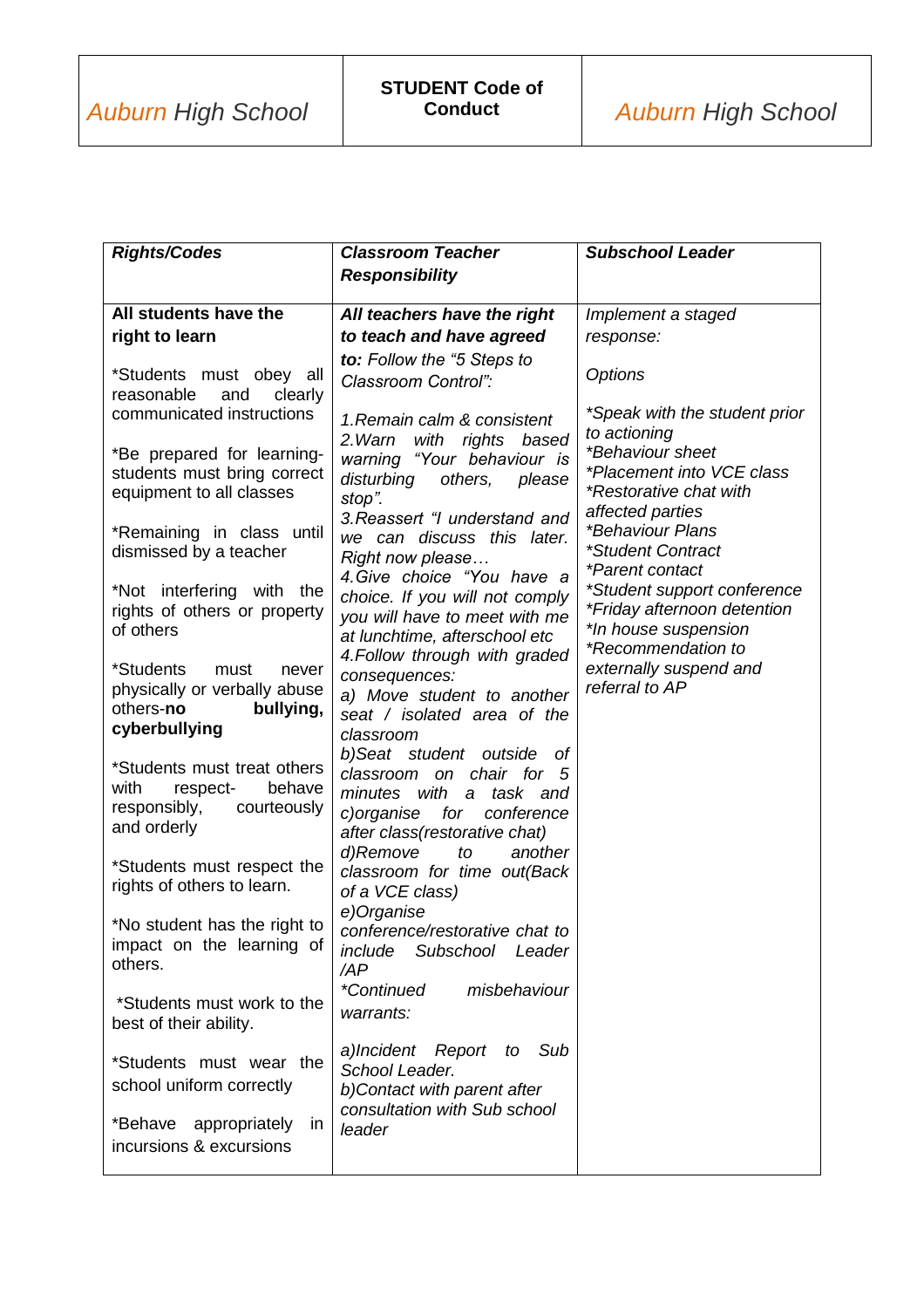| <b>Attendance and</b><br>punctuality                                                                                                                                                                                                                                                | Check late pass. Adjust entry<br>on compass to Late                                                   | Speak to student about<br>lateness issues.                                                                        |
|-------------------------------------------------------------------------------------------------------------------------------------------------------------------------------------------------------------------------------------------------------------------------------------|-------------------------------------------------------------------------------------------------------|-------------------------------------------------------------------------------------------------------------------|
| *Students must be on time<br>to all classes<br>*Students who are late to<br>period one must report to<br>the general office to get a<br>late pass from the AP or<br>Prin                                                                                                            | Speak to student about<br>lateness<br><b>Report to Sub School Leader</b><br>if on-going.              | On going lateness: Friday<br>afterschool detention and/ or<br>organise for parent<br>conference to resolve issue. |
| *Students who leave school<br>early must have a note from<br>home signed by their sub                                                                                                                                                                                               |                                                                                                       | Follow through with student<br>and / or parent/guardian/carer                                                     |
| school leader prior to<br>signing out at the office.<br>*Students absent from<br>school must ensure that a                                                                                                                                                                          |                                                                                                       | After three days absence:<br>Organise for attendance<br>conference                                                |
| signed note or medical<br>certificate is presented<br>immediately upon returning<br>to school. (see attendance<br>policy)<br>*Notification from home<br>must accompany all<br>absences.<br>*Students must not leave<br>the school grounds without<br>permission.                    |                                                                                                       | <b>Inform Student Welfare</b><br>Coordinator - Initiate contact                                                   |
| <b>Uniform</b><br>*Students must adhere to                                                                                                                                                                                                                                          | Check uniform pass. If no<br>pass, inform student's their                                             | Check uniform pass . If no<br>pass,                                                                               |
| the school uniform policy.<br>* Uniform to be worn to and<br>from school<br>* Failure to wear the                                                                                                                                                                                   | name will be given to the<br>Principal Class. Report<br>extremes in appearance to<br>Principal Class. | confiscate the item of clothing<br>and report matter to<br>Principal/AP.                                          |
| uniform correctly may<br>involve contacting parents<br>*Year 8-12 students may<br>wear the previous uniform,<br>but can wear the new<br>uniform if desired<br>* All new students and Year<br>7s must wear the new AHS<br>uniform<br>* Sports uniform is<br>compulsory for Year 7-10 |                                                                                                       | Notify Admin if student should<br>be sent home over uniform<br><i>issues.</i>                                     |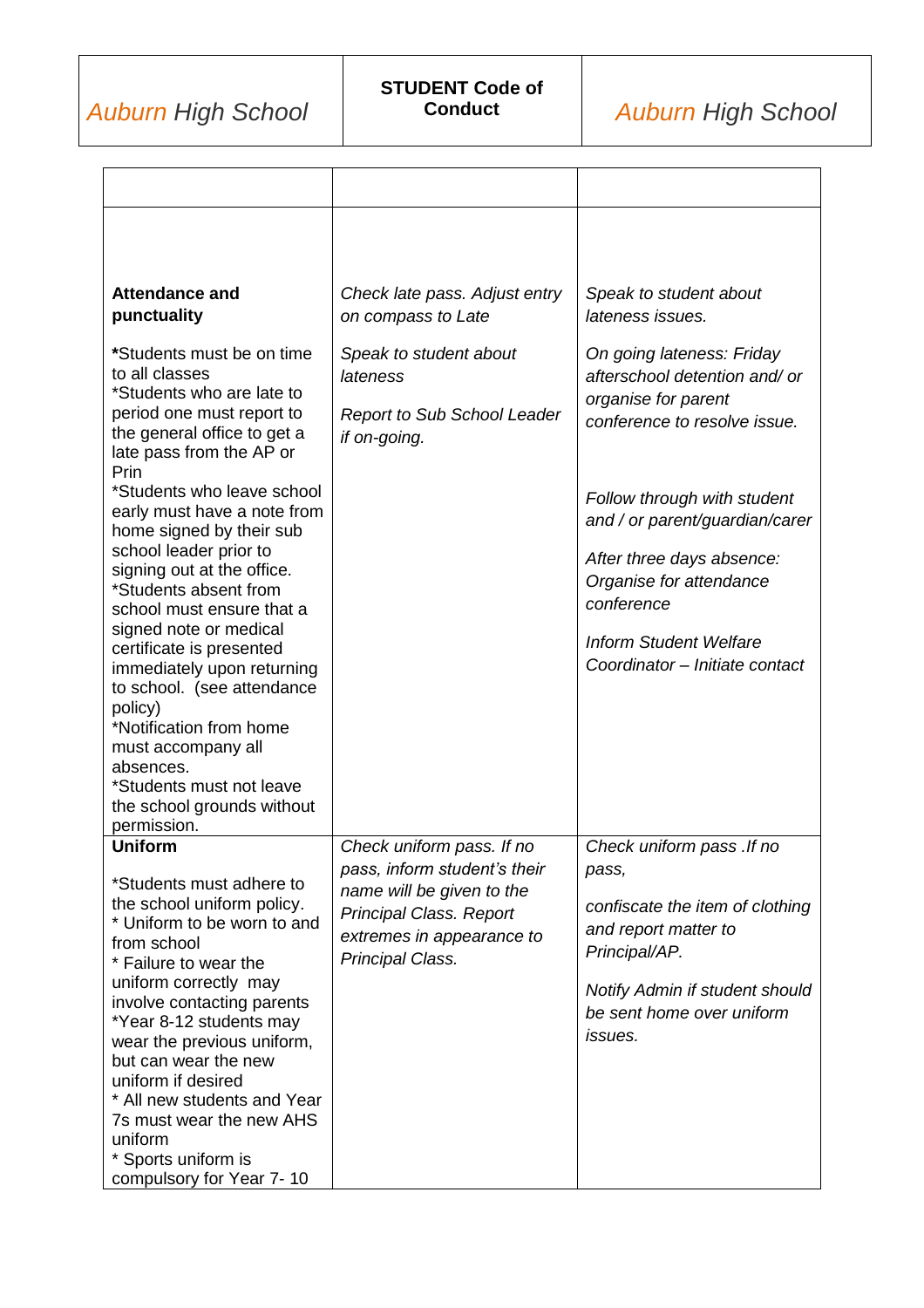| for all PE and Sport                          |                                  |                                     |
|-----------------------------------------------|----------------------------------|-------------------------------------|
| activities<br>*In 2014 combinations of        |                                  |                                     |
| the two uniforms cannot be                    |                                  |                                     |
| worn                                          |                                  |                                     |
| *General appearance (hair                     |                                  |                                     |
| colour to be natural) &                       |                                  |                                     |
| jewellery to be appropriate                   |                                  |                                     |
| e.g no nose earrings) must                    |                                  |                                     |
| comply with OH&S needs.                       |                                  |                                     |
|                                               |                                  |                                     |
| *This includes extremes in                    |                                  |                                     |
| personal appearance (hair<br>colour & style). |                                  |                                     |
| (Refer to student planner)                    |                                  |                                     |
| <b>Anti-Harassment</b>                        | Challenge behaviours and         | Contact parents and involve         |
|                                               | make a report to Subschool       | <b>Student Welfare Coordinator.</b> |
| Cyberbullying                                 | Leader                           | Refer to Anti- Bullying and         |
|                                               |                                  | Cyber-Bullying Policies and         |
| *Students must not bully,                     |                                  | Guidelines Consequences             |
| intimidate, exclude or                        |                                  |                                     |
| harass others.                                |                                  | may include apology, anti           |
|                                               |                                  | bullying contract, student task     |
| *This includes any verbal,                    |                                  | related to anti bullying/cyber      |
| Cyberbullying, physical or                    |                                  | bullying, presentation of task      |
| sexual conduct which is                       |                                  | to year level, referral to          |
| uninvited, unwelcome or                       |                                  | intervention program and/or         |
| offensive to a person (see                    |                                  | counselling.                        |
| harassment/anti bullying                      |                                  |                                     |
| policy).                                      |                                  | Some cases may warrant              |
|                                               |                                  | immediate suspension.               |
| *Electronic devices must                      |                                  | Referral to AP                      |
| not be used without                           | Confiscate ipod or mobile        |                                     |
| permission. Mobile phones                     | phone and take to General        |                                     |
| can be used at recess &                       | office                           |                                     |
| lunch but only in the dining                  |                                  |                                     |
| room                                          |                                  | Inform Principal Class.             |
|                                               | <b>Report to Principal Class</b> | Student removed from                |
| *Students must not use                        | immediately                      | classroom and parent                |
| prohibited substances.                        |                                  | contacted to collect students.      |
|                                               |                                  | Immediate suspension.               |
| *Students must move                           |                                  |                                     |
| around the school in an                       |                                  |                                     |
| orderly fashion.                              |                                  |                                     |
|                                               | Challenge behaviours around      | For repeat offenders, place in      |
| *All members of the college                   | rights and responsibilities and  | the Friday afterschool              |
| are required to promote a                     | impose consequence e.g.          | detention class.                    |
| safe and healthy                              | clean up duties in the MYLC,     |                                     |
|                                               | <b>VCE Learning Common,</b>      |                                     |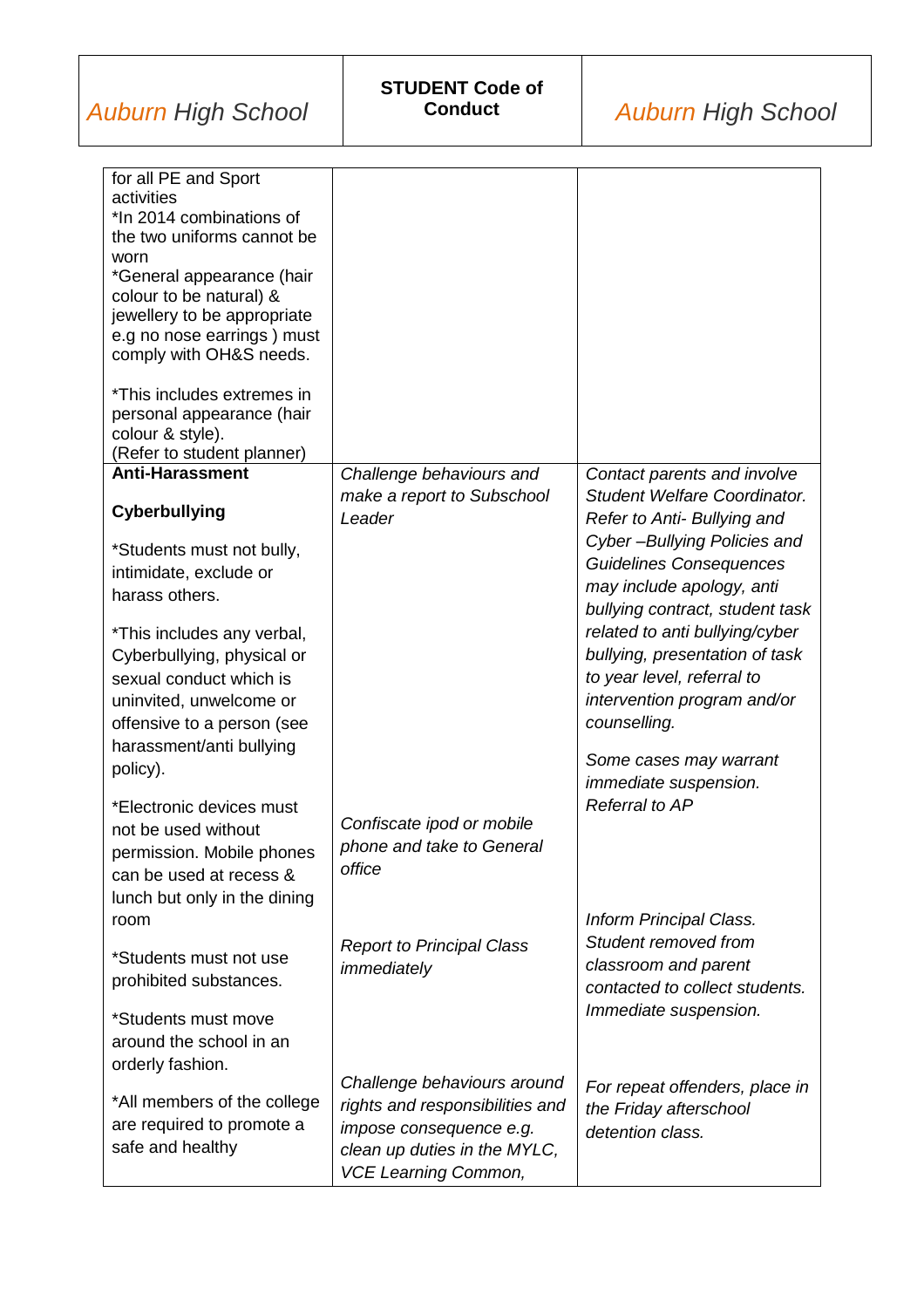| environment.                            | Science Centre, ADEC or                                |                                                       |
|-----------------------------------------|--------------------------------------------------------|-------------------------------------------------------|
| In the interest of hygiene              | grounds. Refer ongoing<br>misbehaviour to Subschool    |                                                       |
| students must not spit.                 | Leader                                                 |                                                       |
| It is compulsory for all                |                                                        |                                                       |
| students to wear                        | <b>Report to Subschool Leader</b>                      |                                                       |
| appropriate footwear at all             |                                                        |                                                       |
| times.                                  |                                                        |                                                       |
| <b>Property and security</b>            | Challenge behaviours around                            | Challenge behaviours around                           |
|                                         | rights and responsibilities and                        | rights and responsibilities and                       |
| *Students are to respect all            | impose consequence e.g.                                | impose consequence e.g.                               |
| school property.                        | clean up duties in the MYLC,                           | clean up duties in the MYLC,                          |
| *Students must not enter                | <b>VCE Learning Common, and</b>                        | <b>VCE Learning Common, Year</b>                      |
| staff room, offices or lifts            | Year 10 Centre, ADEC or                                | 10 Centre, ADEC or grounds.                           |
| unless supervised.                      | grounds.                                               |                                                       |
| *Students must bin all                  |                                                        |                                                       |
| rubbish                                 |                                                        |                                                       |
|                                         |                                                        | For repeat offenders, place in                        |
| *Students must return                   | Gum: scrape gum from tables                            | the Friday afterschool                                |
| borrowed school material<br>on time.    | For repeated offences,                                 | detention class.                                      |
|                                         | referral to Subschool                                  |                                                       |
| *Students must keep                     | Manager                                                |                                                       |
| lockers secure at all times.            |                                                        |                                                       |
| School will not be                      |                                                        |                                                       |
| responsible for loss of<br>valuables.   |                                                        |                                                       |
|                                         |                                                        |                                                       |
| *Netbooks and Ipads must                | Lose right to use euipment                             |                                                       |
| be locked in lockers when<br>not in use |                                                        |                                                       |
|                                         | Confiscate the bag. If period 4                        |                                                       |
| *Students must leave                    | class, detain students for 5                           | <b>Parent notified. Community</b>                     |
| school bags in lockers.                 | minutes.                                               | service. Parent may be                                |
|                                         |                                                        | required to meet costs. If                            |
|                                         | Organise for students to<br>remain behind and tidy the | extensive and persistent,<br>parent meeting to review |
| *Classrooms must be left                | room or area.                                          | enrolment.                                            |
| neat and tidy.                          |                                                        |                                                       |
| *If a student is suspected of           | Retain any evidence of tag                             |                                                       |
| engaging in graffiti                    | and report to Principal Class                          |                                                       |
|                                         |                                                        |                                                       |
|                                         |                                                        |                                                       |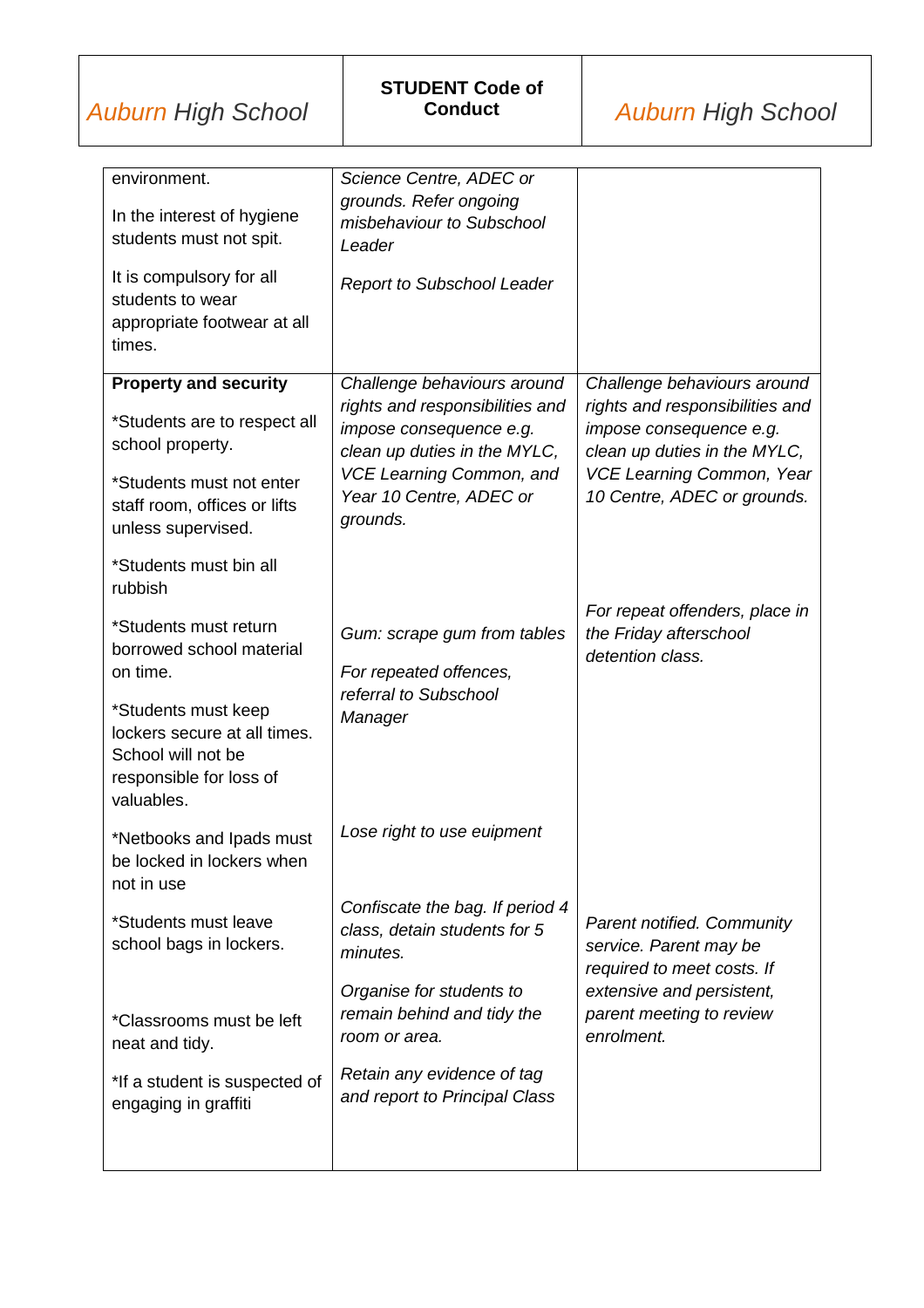# **APPENDIX C:**

# **AUBURN HIGH SCHOOL**

## **THE LEARNING ENVIRONMENT : RIGHTS AND RESPONSIBILITIES**

**The School is a workplace**. As soon as you enter the building and grounds you must demonstrate appropriate behaviours:

- Only ever walk through the school. Running is not part of any workplace
- Keep noise to a minimum
- Do not enter other classroom or teaching spaces
- iPods and mobile phones can only be used ar recess/lunchtime. They must remain switched off during class times.
- There is no eating in the Centres or those areas throughout the school that are zoned food free
- There is to be no graffiti

#### **In the classrooms:**

- 1. You and the teacher have the right to do as much work as possible, therefore:
- Punctuality You need to be on time
- Come equipped You must bring all the necessary equipment to class
- Attention you need to listen when others are speaking
- Effort you should attempt to do all work

2. You and the teacher have the right to feel comfortable and safe in the classroom, therefore:

- You should pass all objects by hand
- You need to speak to others politely
- You should keep your hands to yourself
- You should not help yourself to other students' belongings

#### **If you fail to respect the learning environments : ECA Centre, MYLC, ADEC, Science Centre, Performing Arts Room and VCE Learning Common the following actions may/will be implemented by your teachers:**

- Confiscation of your mobile phone till the end of the school day
- Lunchtime clean up duties
- Entry to a centre only with a teacher

#### **If you fail to respect the classroom environment then your teacher may implement the following actions:**

- Change your seating position in the classroom
- Direct you to work away from the classroom
- Direct you to work from another teacher's class for the duration of the lesson
- **Detention**
- Referral to your Sub School Leader
- In extreme circumstances your teacher may ask you to leave the classroom and report to Administration without implementing any of the above steps. The matter will be followed through by all parties. Contact with your parents may be necessary.